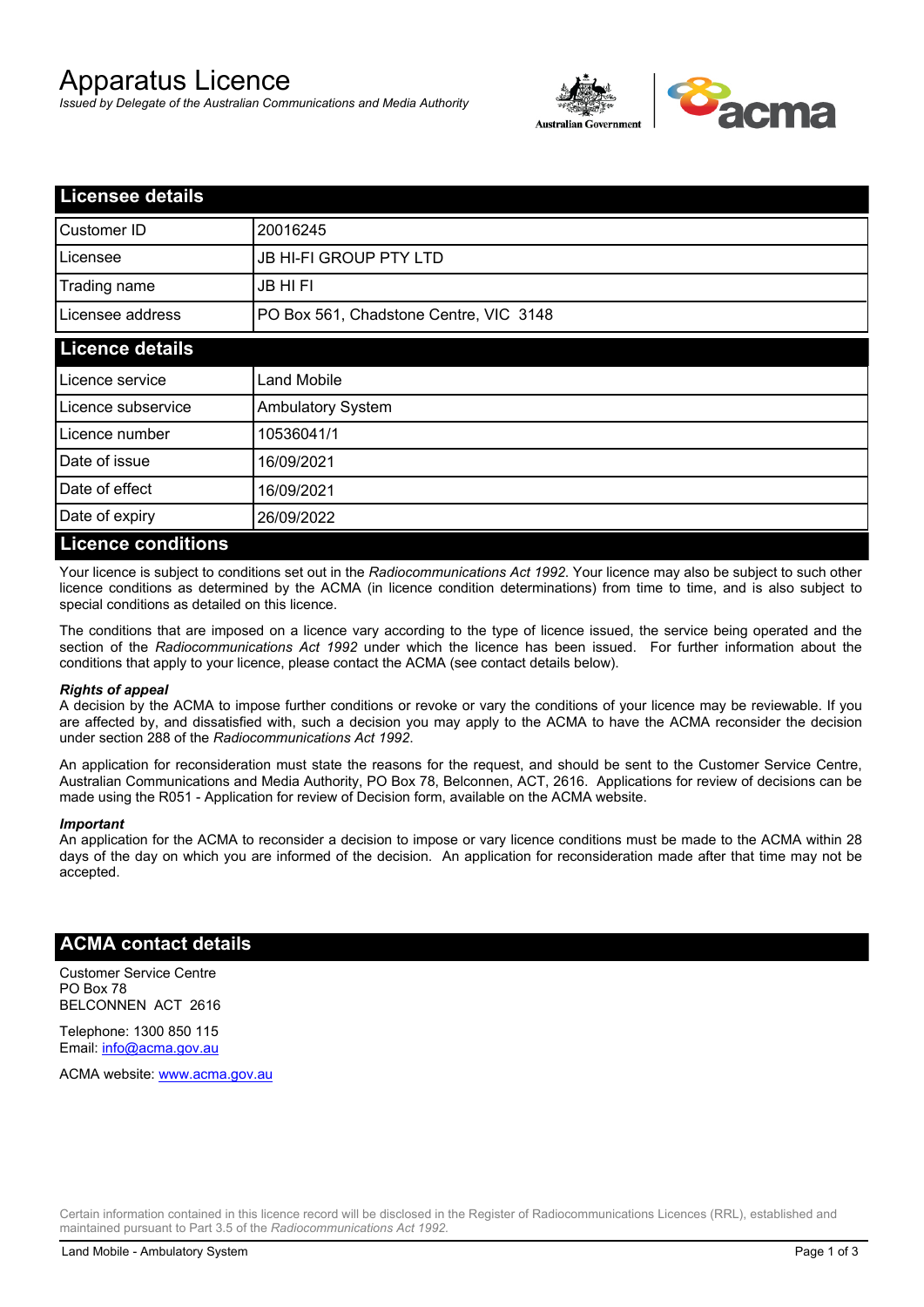# **Advisory Notes applying to licence no.: 10536041/1**

Conditions applicable to the operation of Ambulatory System station(s) authorised under this licence can be found in the Radiocommunications Licence Conditions (Apparatus Licence) Determination and the Radiocommunications Licence Conditions (Land Mobile Licence) Determination. Copies of these determinations are available from the ACMA and from the ACMA home page (www.acma.gov.au).